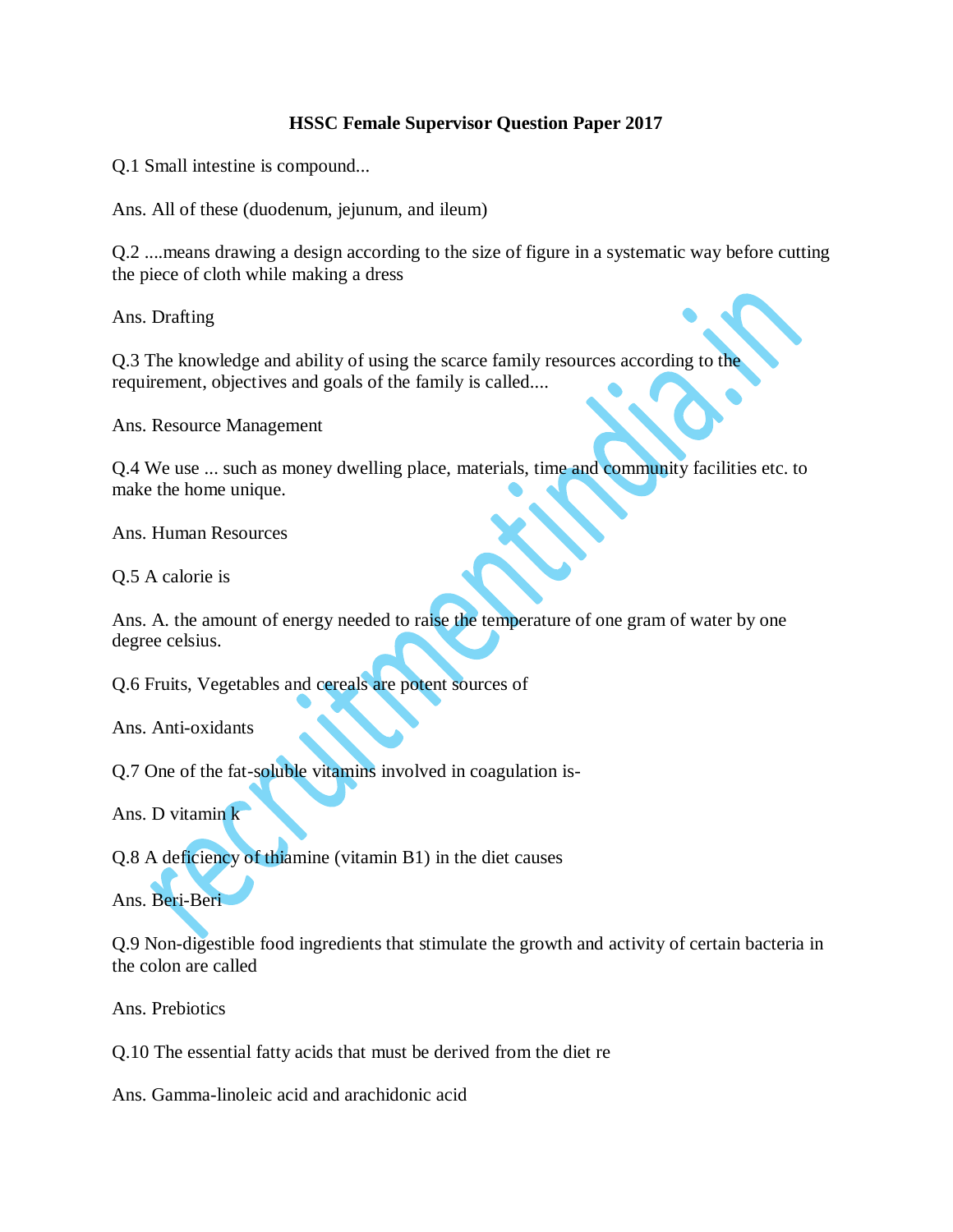Q.11 All of the following may be associated with scurvy, except-

Ans. First symptom is altered mental status.

Q.12 Toy age refers to...

Ans. Early childhood

Q.13. Learning depends on cognitive development

Ans. Always

Q.14 How many stages of cognitive development recommended by Piaget

Ans. Four stages

Q.15 Which one of the following is an example of a fine motor skill ?

Ans. Writing

Q.16 What is the unit of Heredity ?

Ans. Gene

Q.17 Who is regarded as the first teacher of a child ?

Ans. Mother

Q.18 Match the following-

Ans.

- 1. Kanuwa Fair- 1. Faridabad '
- 2. Gopal Mochan 2. Ambala
- 3. Baisakhi Mela- 3. Pinjore
- 4. Fair of Chhadies (Sticks) 4. Karnal

Q.19 Recently the court imposed how much punishment to Lashkar-e-Toiba (LeT) Bomb expert Abdul Karim Tunda in 1996 Sonipat Bomb blasts?

Ans. Life Imprisonment

Q.20. Who is the architect of Pinjore Garden?

Ans. Nawab Fidai Khan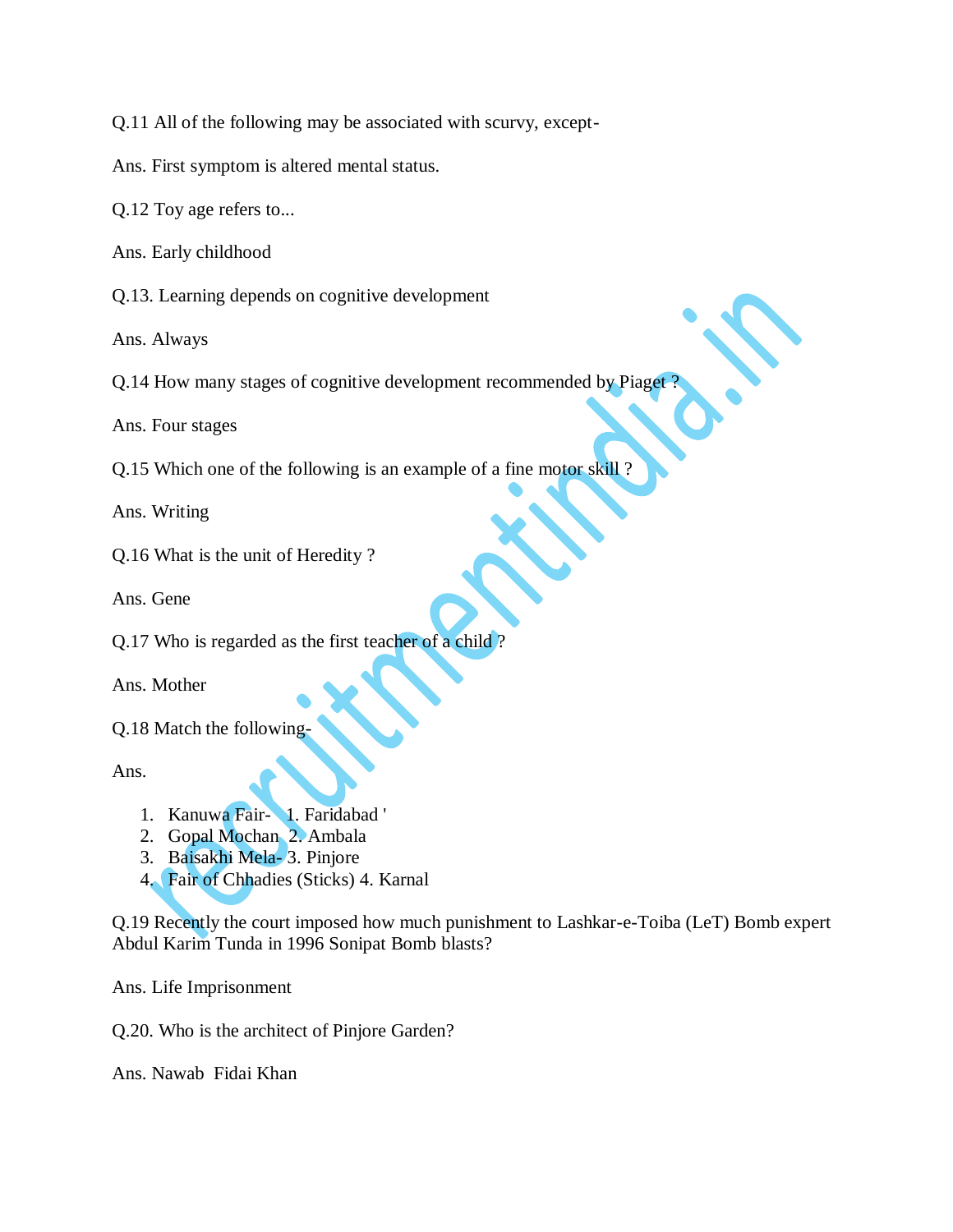Q.21 In which year Haryana Board of School Education was established?

Ans. 1969

Q.22 The total area of Haryana is?

Ans. 44212 km2

Q.23 First CNG DEMU train start between which two stations in Haryana state?

Ans. Rewari to Rohtak

Q.24 In which district Barkhal Lake is situated?

Ans. Faridabad

Q.25 In Haryana Harshita Dahiya was killed recently. She was a

Ans. Singer

Q.26 Who among the following was not the Chief Minister of Haryana?

Ans. Bansi Singh

Q.27 Who is the Constitutional Head of the State Government ?

Ans. Governor

Q.28 The famous Bibipur and Najafgarh lakes are located in which natural part of Haryana ?

Ans. The plain

Q.29 A 13 year old Jahanvi Panwar, The Wonder Girl of Haryana recently in news belongs to Ans. Panipat

Q.30 In which of the following districts of Haryana, red chestnut soil is found?

Ans. Yamunanagar

Q.31 Maharani Kishori, the wife of Maharaja Surajmal was belonged to

Ans. Hodal

Q.32 Navgrah Kund in Haryana is located at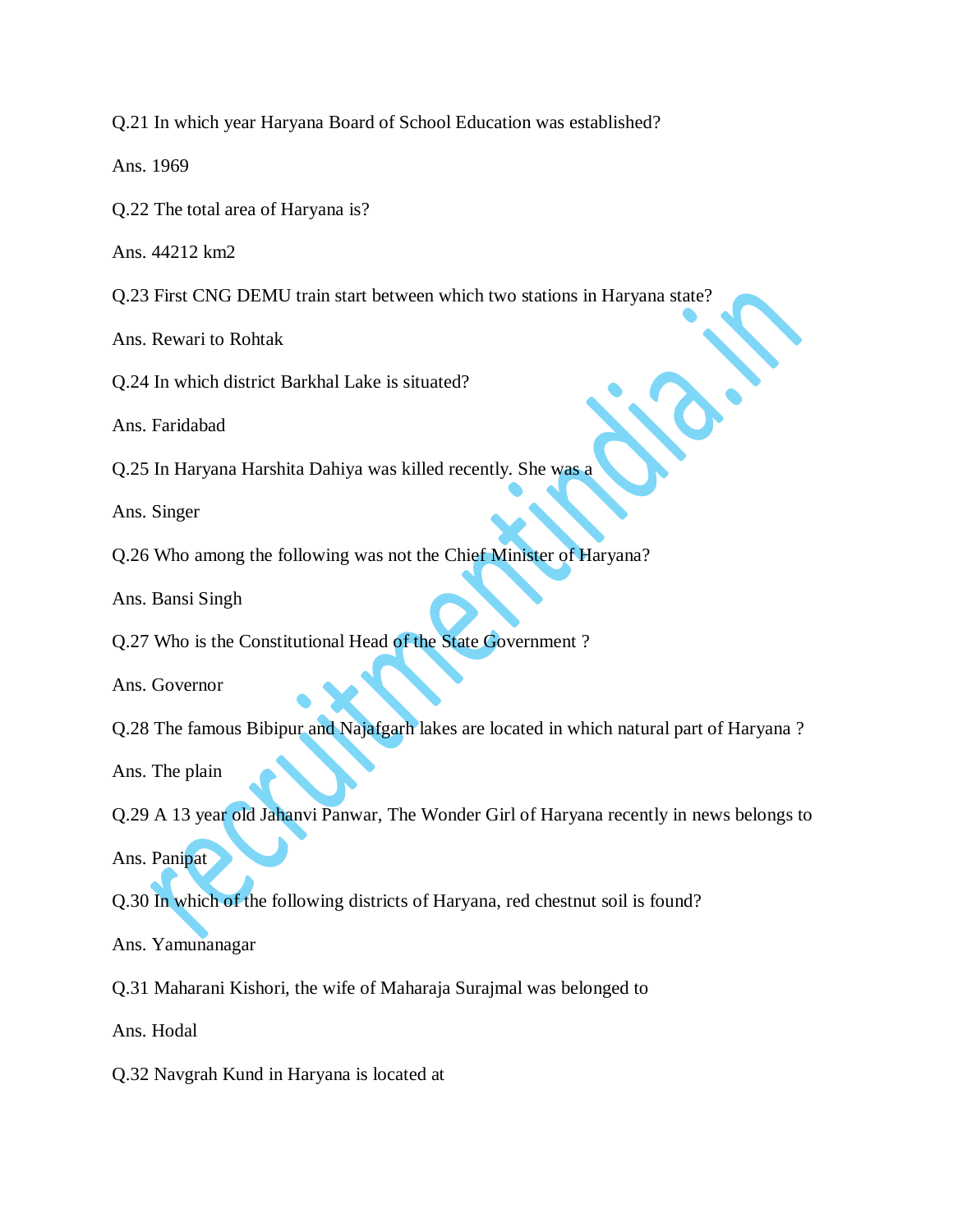Ans. Kaithal

Q.33 National Dairy Research Institute is located at...

Ans. Karnal

Q.34 The Freedom fighter of Haryana Pt. Neki Ram Sharma was born on

Ans. 4th September, 1887

Q.35 The first mountaineer, who climb over the Mount Everest twice, is

Ans. Santosh Yadav

Q.36 The Magazine Haryana Samvad is related with the department of

Ans. Information and Public relations

Q.37 In sports, name of Vikas Yadav is associated with

Ans. Boxing

Q.38 Where is the biggest and Oldest railway junction of Haryana?

Ans. Rewari

Q.39 What was the real name of Bhishma in Mahabharat?

Ans. Dvavrat

Q.40 Who is the chairman of Haryana Saraswati Heritage Development Board?

Ans. Manohar Lal Khattar

Q.41 No. of representatives of the Haryana State in the Rajya Sabha is

Ans. 5

Q.42 Which of the following Minister is associated with constituency Narnaund

Ans. Captain Abhimanyu

Q.43 Who was named as Mira Ben byGandhi ji?

Ans. Madeleine Slade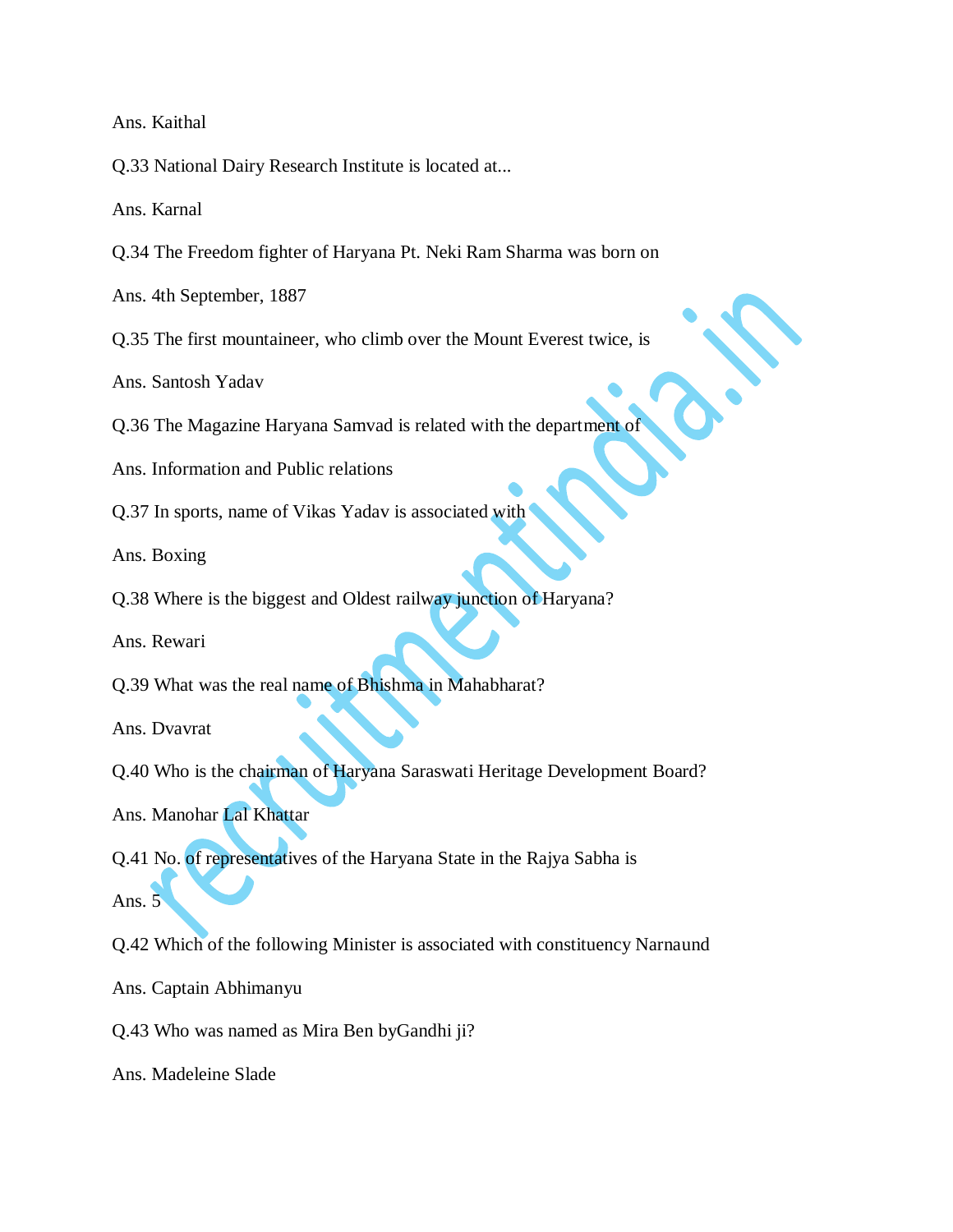Q.44 The Lakshadweep islands are situated in

Ans. Arabian Sea

Q.45 Which government launched Sustainable Action for Climate Resilient Development initiative

Ans. Assam

Q.46 Who won 2017 Wimbledon title in the Men's Single category

Ans. Roger Federer

Q.47 The planet that moves around the Sun at the highest speed is

Ans. Mercury

Q.48 Uttarakhand came into existence on

Ans.9th November, 2000

Q.49 Who was the chairman of the Draft Committee of the Constitution Assembly of India?

Ans. Bhimrao Ambedkar

Q.50 Which is the Asia's smallest country in terms of area and population?

Ans. Maldives

Q.51 Which of the following is the longest river in India?

Ans. Ganga

Q.52 Choose the word which is different from the rest

Ans. China

Q.53 Complete the series-

145, 80, 65, 15, ?

Ans. 50

Q.54 Choose the same relation: ZNJV:YMIU::BLJW:?

Ans. AKIV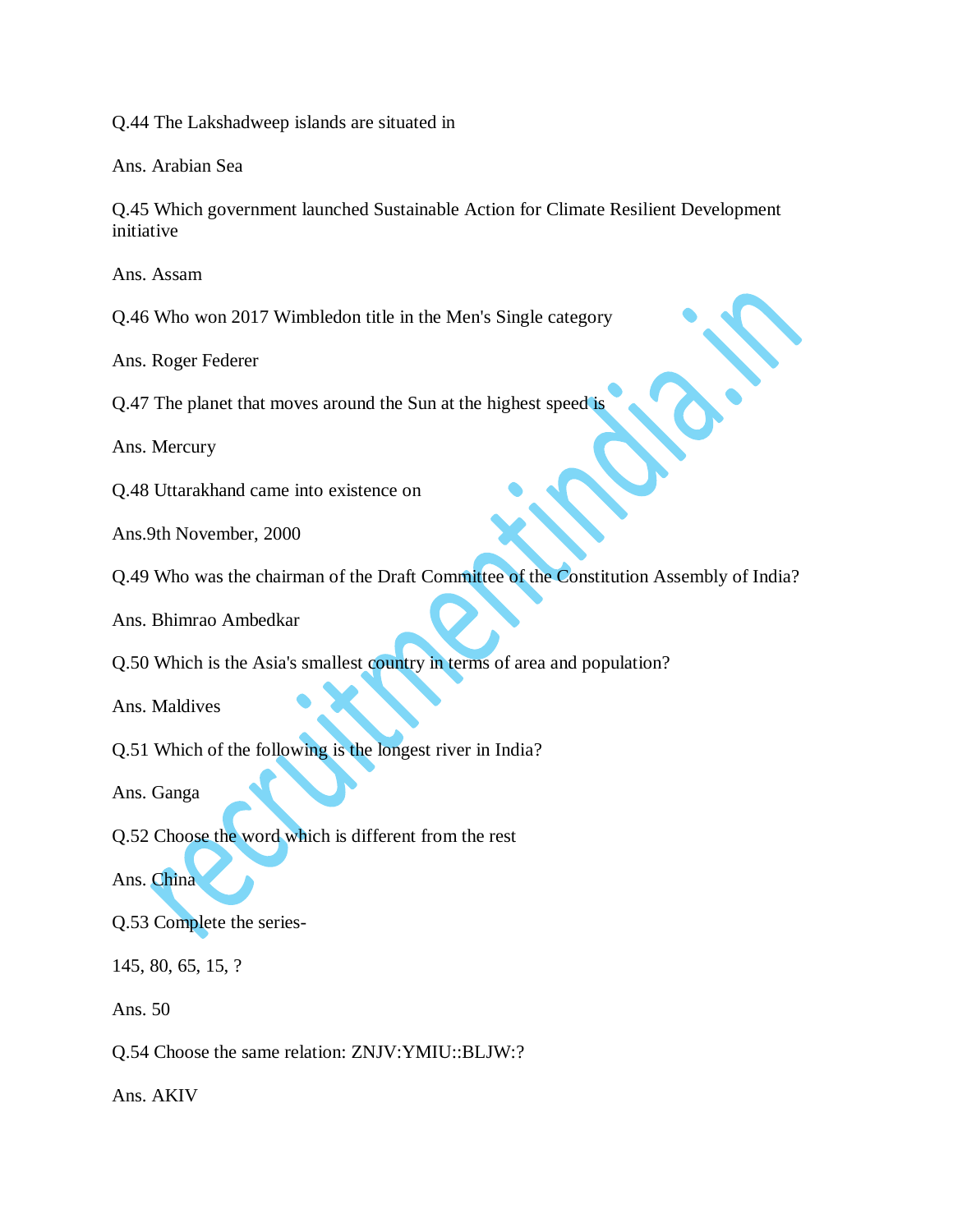Q.55 Arrange the given words in the meaningful sequence

Ans. Order, Cooking, Eating, Billing & Payment

Q.56 Complete the series-

Ans. C option

Q.57 In the line of 40 students Rohit stood at 30th position from left and Karan stood at 35th position from right. How many students would be there between Rohit and Karan?

Ans. 23

Q.58 A person moved towards East then he took left and then again right an then right and finally turned to right. In which direction did he face at the end?

Ans. West

Q.59 Find the blank

Ans. C option

Q.60 The HCF of 513, 1134 and 1215 is

Ans. 27

Q.61 The value of

Ans. D option

Q.62 13 Chairs and 5 Tables were bought for Es. 8280. If the average cost of a table is Rs. 1227, then the average cost of a chair is

Ans. 165

Q.63 If a number when multiplied by 13 is increased by 180, then number is

Ans. 12

Q.64 If the difference between 31% of a number and 13 of the same number is 576, then the number is

Ans. A option

Q.65 If  $x=1/3y$  and  $y=1/2z$  than x:y:z is equal to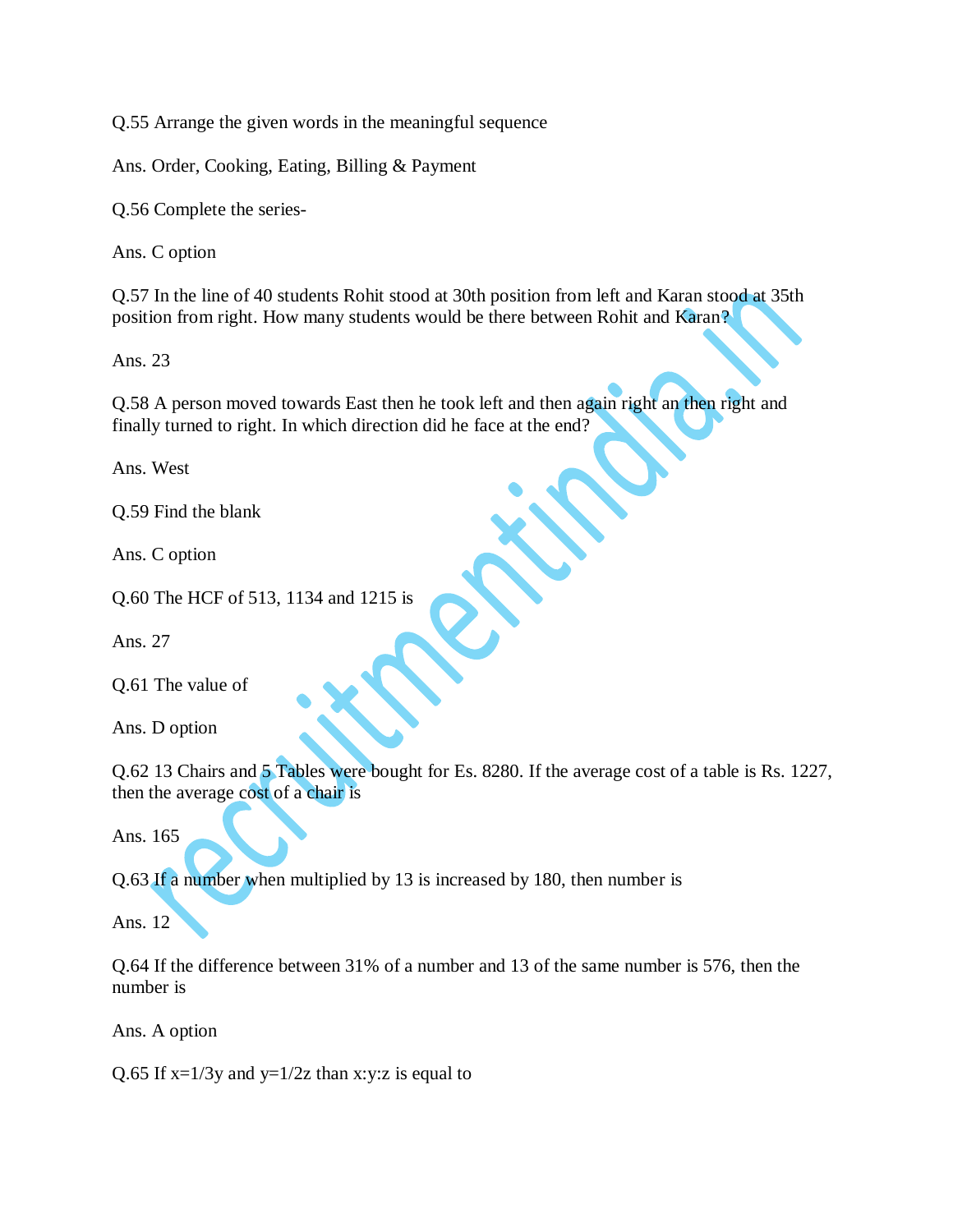Ans. B option

Q.66 One side of a rectangular field is 15m and one of its diagonals is 17m. The area of the field is

Ans. 120 m2

Q.67 If a room is 12 m long, 9 m broad and 8 m high then the length of the longest pole that can be placed in it is

Ans. 17 m

Q.68 What is the chemical formula of magnesium oxide

Ans. Mgo

Q.69 Which gas is mostly produced along with salt when acid reacts with metals?

Ans. Hydrogen

Q.70 Using which property of metal, metal sheets are formed ?

Ans. Malleability

Q.71 Which one of the following is at the first trophic level of food chain ?

Ans. Producer

Q.72 By which process waste by-products are removed from the body?

Ans. Excretion

Q.73 What is the function of Olfactory receptors?

Ans. To smell

Q.74 Which of the following is a Non-Renewable source of energy?

Ans. Fossil Fuels

Q.75 What is compass needle?

Ans. A needle Magnet

Q.76 What is the SI Unit of Electric Charge ?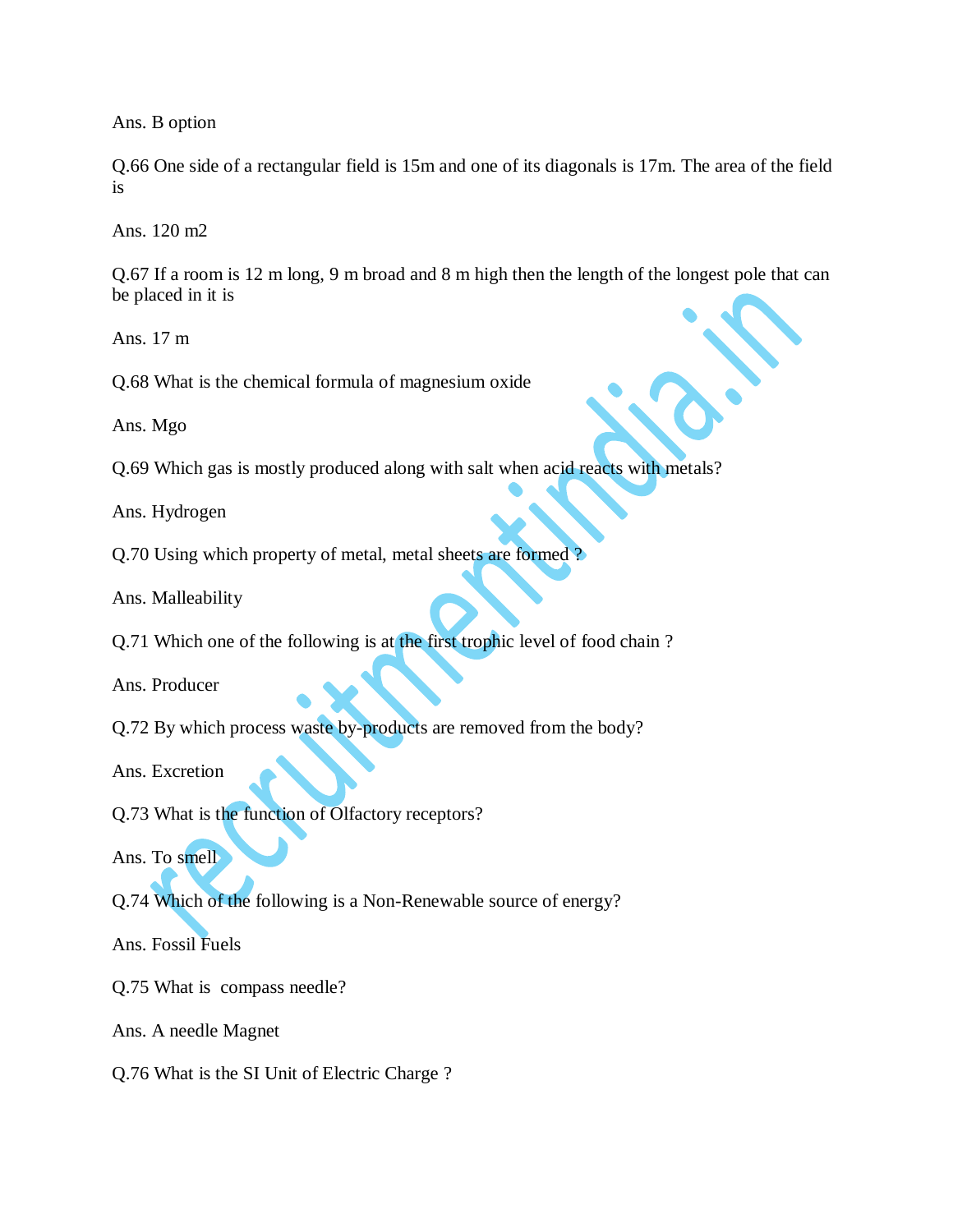Ans. coulomb (C)

Q.77 Supply suitable article-

I like to watch cricket. It is ..... Very interesting game.

Ans. No article

Q.78 Supply suitable preposition

Rahil was caught by the invigilator for cheating ... the exam.

Ans. During

Q.79 Give one word substitute

.... is a killing of one's wife

Ans. Uxoricide

Q.80 Give one word substitute

.... is an institute for the care of people who are mentally ill.

Ans. Asylum

## **Select the similar word in meaning (Q.81 & 82)**

## Q.81 REVENUE

Ans. Yield

Q.82 BANKRUPT

Ans. Impoverished

## **Select the Opposite word in meaning (Q.83 & 84)**

Q.83 CROOKED

Ans. Straight

Q.84 SPARSE

Ans. Plentiful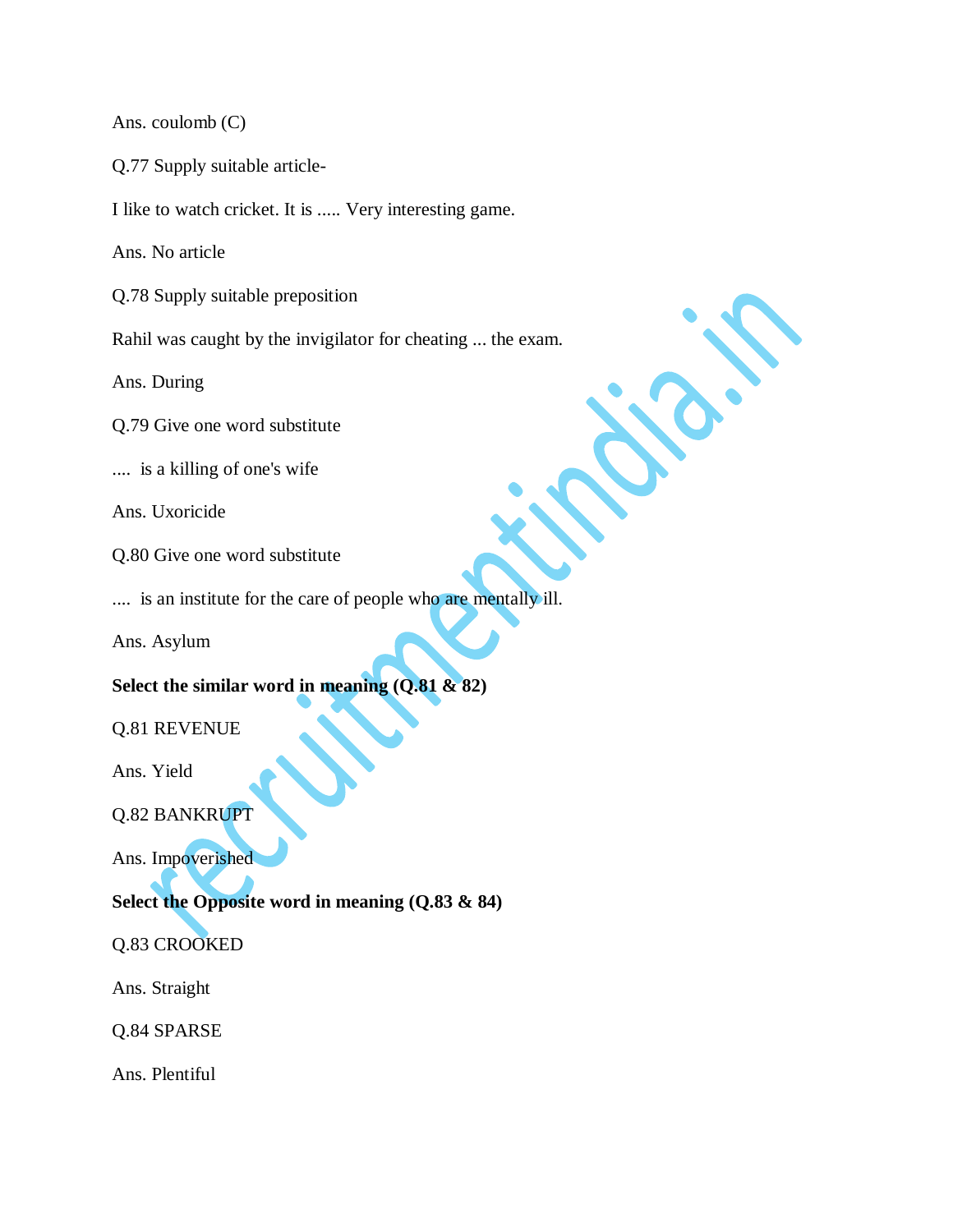प्रश्न-85 अधिकाधिक का संधि-विग्रह है

उत्तर- अधिक $+$ अधिक

प्रश्न-86 रजनी+ईश की संधध है

उत्तर- रजनीश

प्रश्न-87 हास्य का धिलोम है

उत्तर- रुदन

प्रश्न-88 महेश गुणवान बालक है| गुणवान विशेषण का भेद है

उत्तर- गुणवाचक

प्रश्न-89 चार लड़के खड़ेहैंमेंचार धिशेषण का भेद बताइए

उत्तर- निश्चित संख्यावाचक विशेषण

प्रश्न-90 थोड़े दिनों में नौकरानी ने अपना..... शुरू कर दिया| (योग्य मुहावरे से वाक्य पूर्ती कीजिये)

उत्तर- रंग धदखाना

प्रश्न-91 दुखी को और दुखी करना के लिए उचित मुहावरा है-

उत्तर- घाव पर नमक छिडकन<mark>ा</mark>

प्रश्न-92 निम्न में से किस शब्द की वर्तनी सही है-

उत्तर- आजीधिका

Q.93 (Not visible in the question paper)

Q.94 Rayon, nylon, polyester and acrylic are .... fibre.

Ans. Manmade

Q.95 .... fibre is used mainly for making gunny bags, shopping bags, ropes, carpets etc.

Ans. Jute

Q.96 The process of making yarn from fibre is called